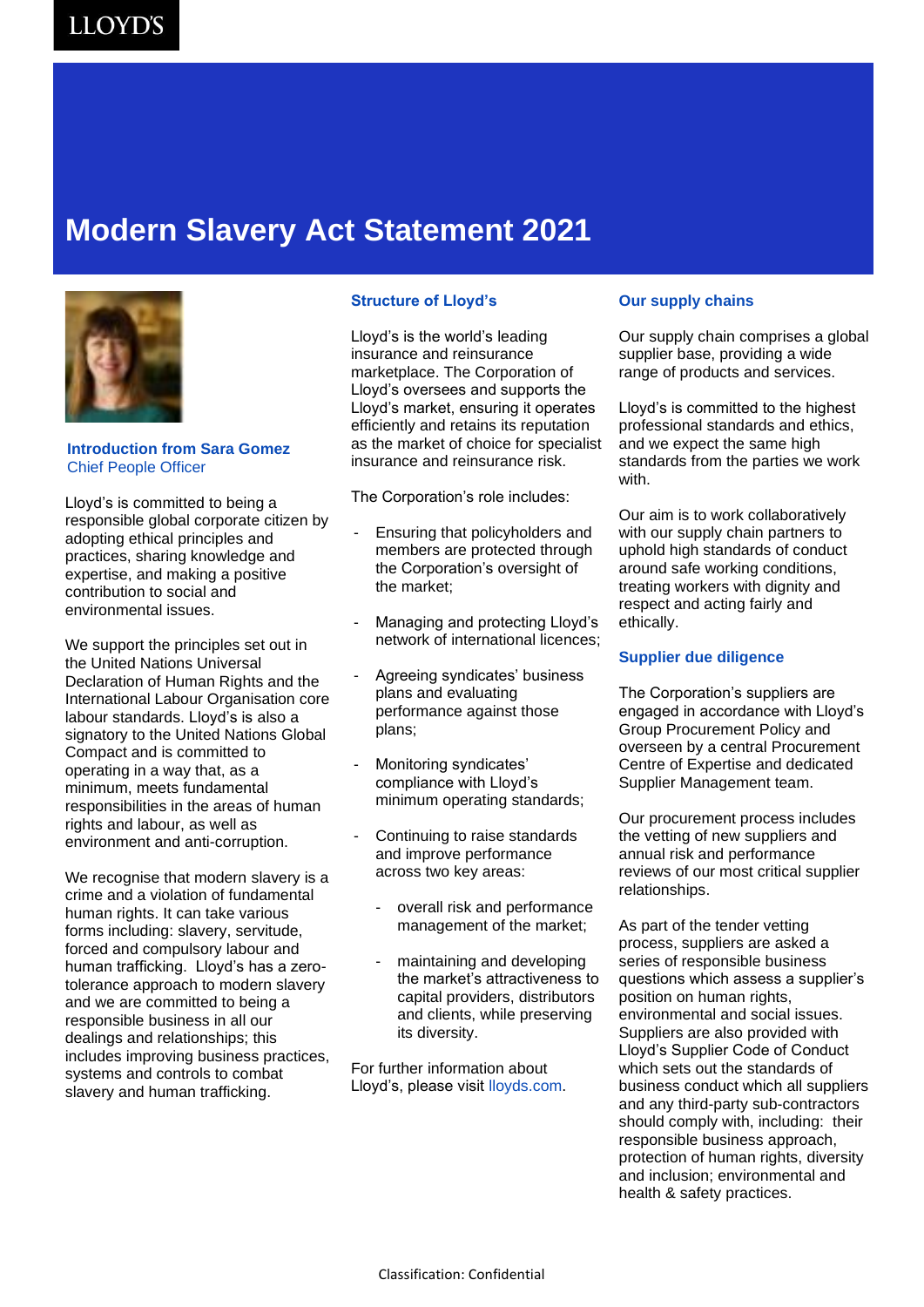## **Modern Slavery Act Statement 2021**

#### **Our policies**

We are committed to ensuring transparency in our business and in our approach to tackling modern slavery and human trafficking. We continue to implement and develop appropriate policies to support our commitment to act ethically and with integrity in all our business relationships.

#### **Employees**

We fully support the principles set out in the UN's Universal Declaration of Human Rights and the International Labour Organisation core labour standards. We respect the dignity and rights of each individual who works for us and with us. This also extends to the employees of suppliers working on our sites, where we have proactively sought to improve their living standards through the Living Wage Foundation.

We have a Corporation Consolidated Compliance Policy in place, outlining the whistleblowing process for current and former staff, with an independent confidential Lloyd's whistleblowing helpline and website. Members of the Lloyd's London market can contact the confidential AdviceLine. If there are any genuine concerns about any wrongdoing or breaches of law, these concerns can be raised in confidence without fear of disciplinary action.

#### **Our progress**

This year our approach to the implementation of the Modern Slavery Act 2015 (Act) has included:

- Implemented a rigorous supplier onboarding process to ensure crucial due diligence is conducted as early as possible in the sourcing process.
- Updated the Lloyd's Supplier Code of Conduct.
- Improved dashboard reporting to drive transparency.
- Continued re-affirmation of our zero-tolerance approach to human rights abuses via the Supplier Code of Conduct.
- Continued review of our supplier contract templates to ensure that they remain fit for purpose.
- Continued market engagement through the Lloyd's Corporate Social Responsibility (CSR) network, which is made up of CSR and ESG professionals across the market. The network convenes three times year to share experiences, best practice and gain support from the network and Lloyd's in their Corporate Social Responsibility activities and initiatives
- Continued to raise staff awareness and safeguard whistleblowers with a refreshed mandatory e-learning module launched in Q3 2021
- Identified areas within our online training portfolio to be developed into e-learning to further raise awareness of modern slavery and human trafficking

#### **Next steps**

We will continue to review our supply chain policies and protocols, developing specific measures to ensure that our obligations under the Act are disseminated through our supply chain. These measures will include:

- Continuing to identify new ways to strengthen our procurement processes.
- Investigating systems and software that enable increased visibility and robust supplier screening, due diligence and monitoring.

Review of our third-party questionnaires.

- Extending the supplier performance and risk management framework to include assessments of modern slavery risk.
- Working collaboratively with key insurance market participants to share best practice and extend the responsible business network.
- Continuing to safeguard whistleblowers as outlined in the Corporations' Consolidated Compliance Policy.
- To assess what our key suppliers are doing with regards to developing their key teams, as well as our employees' knowledge and understanding of modern slavery and human trafficking and where appropriate develop an elearning module